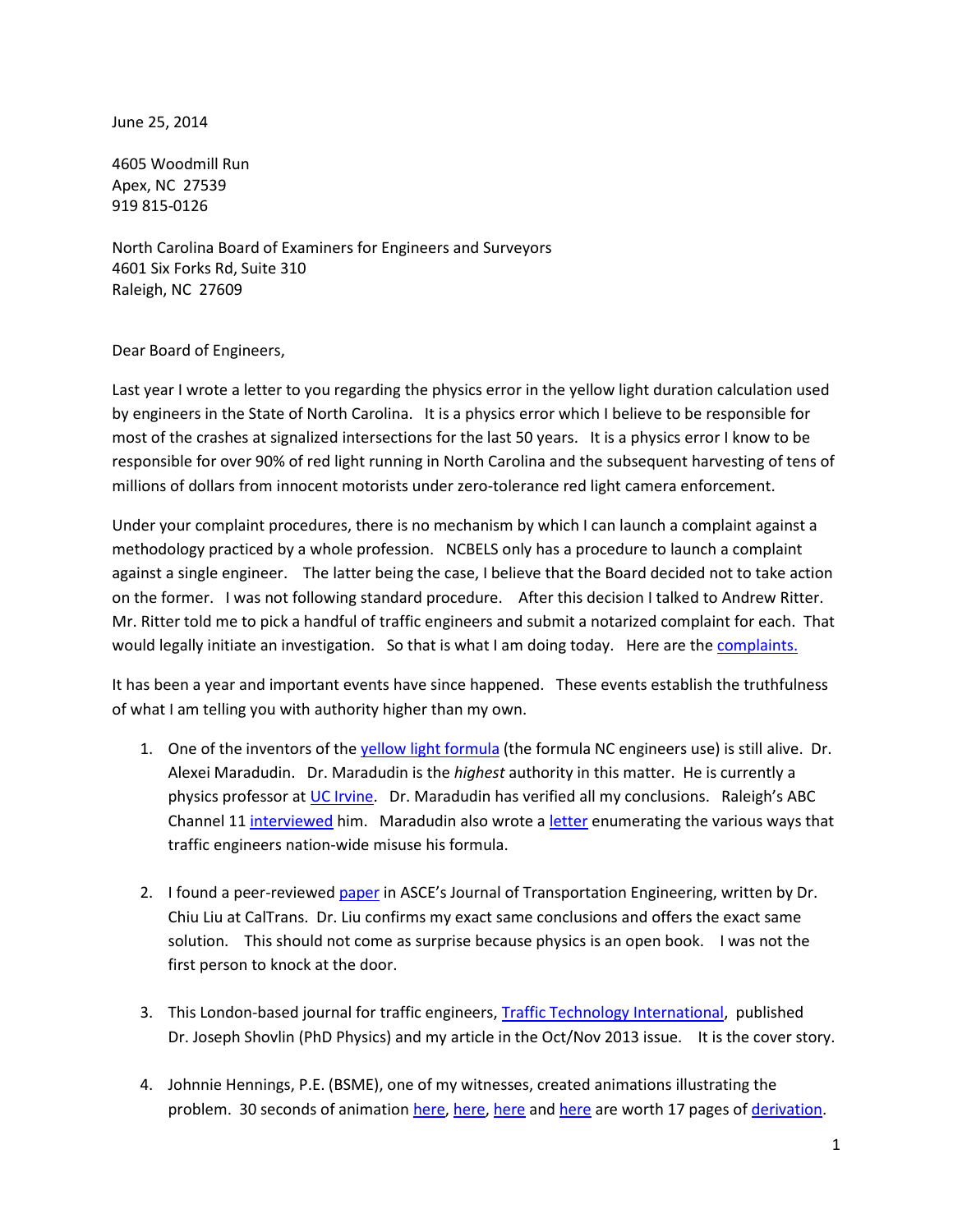There are two primary reasons for my complaining:

- 1. The physics error causes crashes, even deaths.
- 2. The red light camera vendors for Raleigh, Wilmington and potentially [Fayetteville](http://www.fayobserver.com/news/local/article_4653693f-f4f2-5d72-9af8-d474eef90a17.html) in the near future exploit the physics error for profit. Many other cities in North Carolina have profited in the past. I estimate that North Carolina cities issued over 700,000 tickets.

I know it is customary that NCBELS interviews peers in the field to gauge the engineer under investigation. In this case that is going to be a problem. The peers are just as guilty. As a profession they all make the same mistakes. In my complaint I explain what you can expect to hear in section "The Engineer's Cathedral of Assumptions." I exhort you that when you listen to their arguments, adhere to the fundamentals of engineering. Engineering practice is the application of the mathematical and physical sciences, not the application of an institute's methodologies. The science under question is basic:  $a = dv/dt$ . But the NCDOT spec is  $a = dv/(2 \cdot dt)$ . Be keenly aware that there are three opposing goals of traffic signal design: 1) *efficient* traffic flow, 2) traffic *safety* and 3) *legality* of traffic movement. You will discover that 1 and 2 occur at the sacrifice of 3.

Why hasn't a Board of Engineers heard this problem in the past? Why are you the lucky ones?

- 1. Believe it or not, it takes a red light camera system to expose the problem. Without these systems running 24/7 tallying precise counts, catching every violation down to a tenth of a second, slapping expensive tickets upon entire city populations, this problem would probably have gone unnoticed for another 100 years.
- 2. It takes a person who has gotten flashed by a red light camera one too many times to bestow upon him the necessary incentive.
- 3. It takes a physicist flashed by a red light camera to understand the problem. "Geez. That yellow light did not adhere to Newton's Second Law."
- 4. It takes a person who has exhausted his faith in the legal system. I took this issue to Wake County Superior Court, but in hindsight I was naïve. The courtroom is simply not the venue to discuss physics. Truth is not the court's goal; culpability is. The Town of Cary did not create the problem it exploited, the professional engineers did. I should have went to you first. This is first an engineering problem. The problem just spills into the legal world.

I seem to be the unfortunate soul who meets all the criteria. You get lucky because I live here.

I have come to know dozens of people across the America and Canada who have gotten red light camera tickets. They are all very angry. They have good reason to be. Most folk unfortunately lack the knowledge of the mathematical and physical sciences to understand what really happened to them. These people have found good reasons to complain, namely reasons political and legal, but these